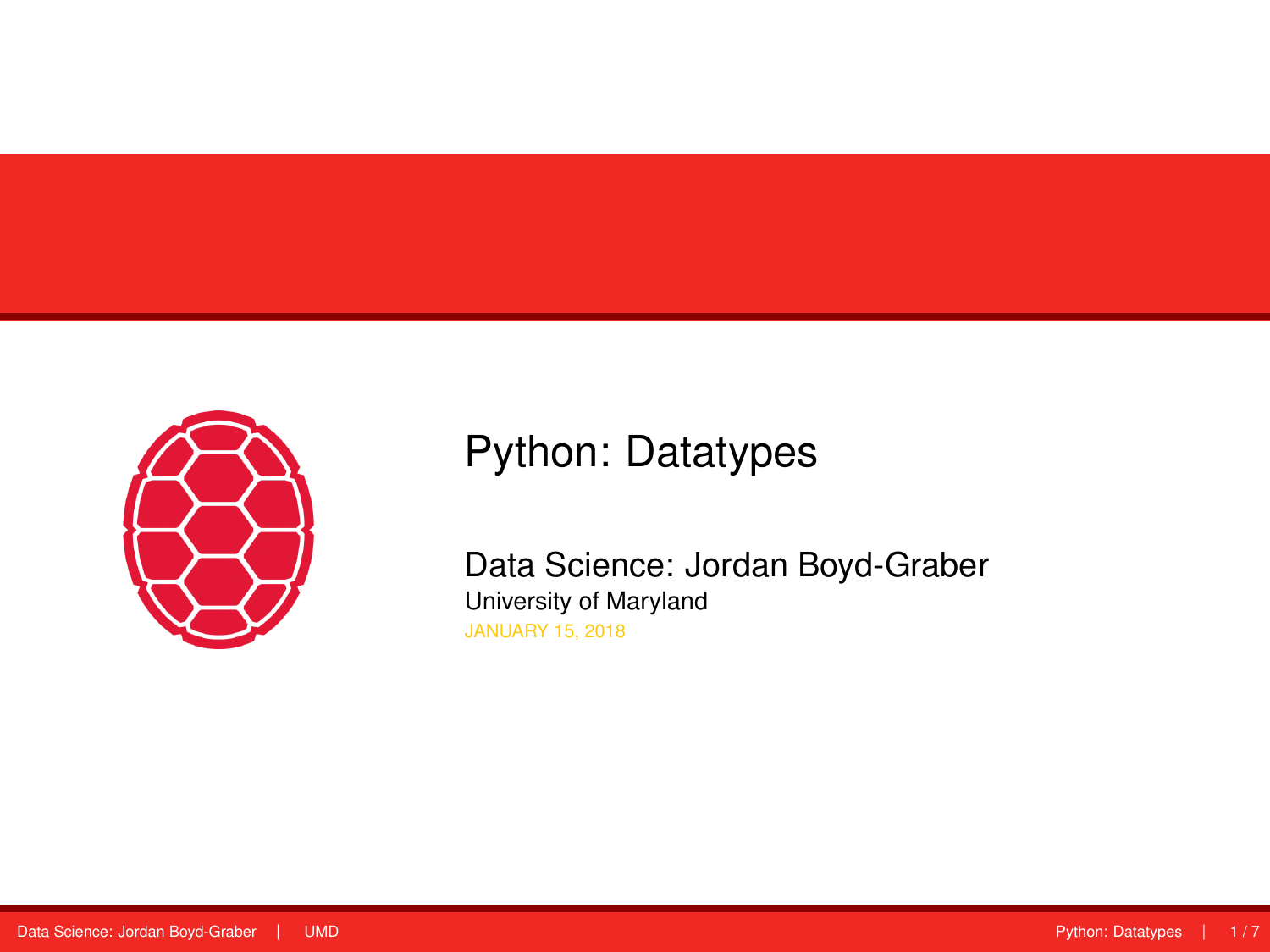#### **Datatypes**

Programming is about manipulating data. Different types of informations are stored differently.

- integers
- **floats**
- **strings**
- **u** lists
- dictionaries.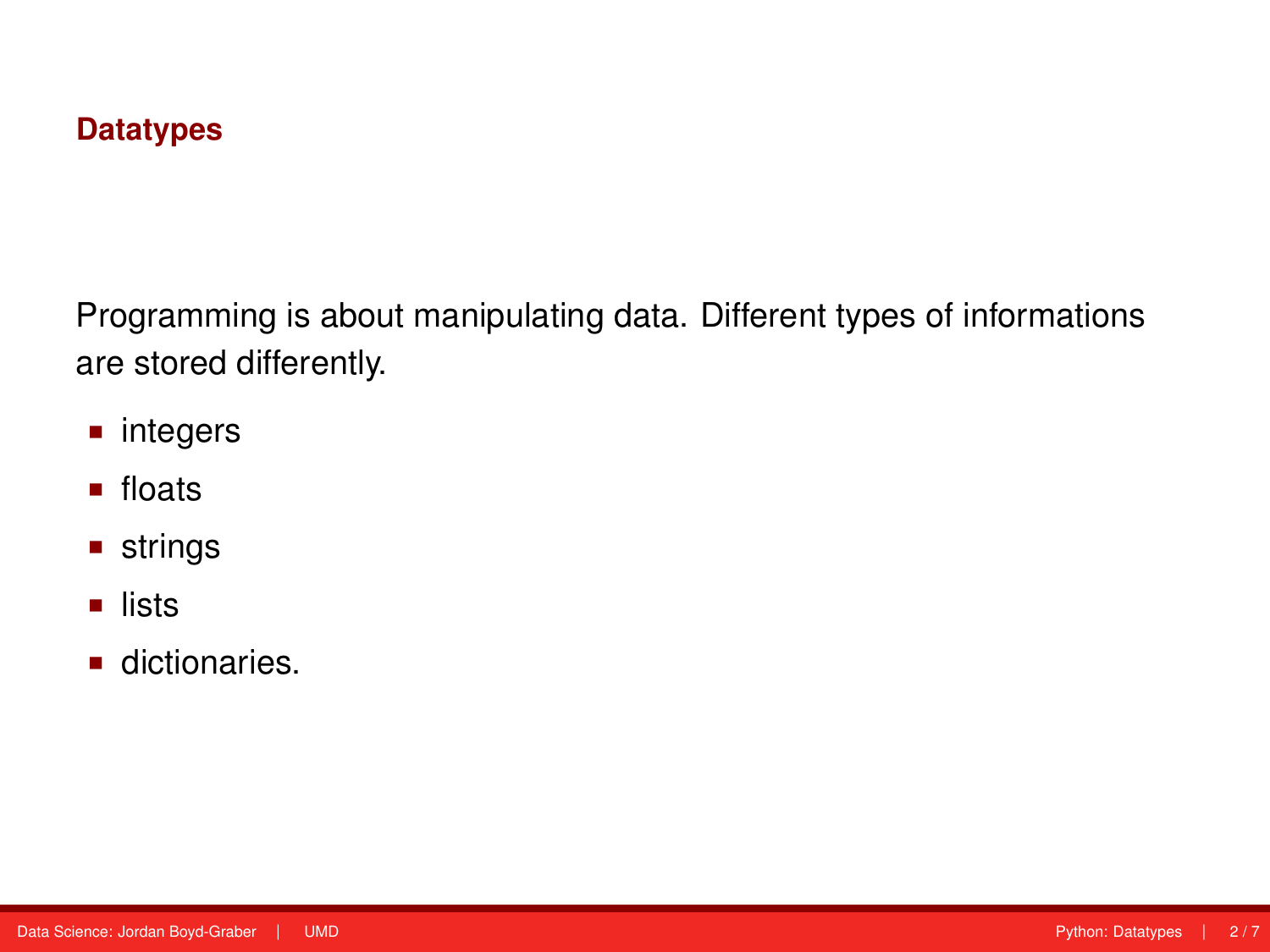#### **Datatypes**

>>> 22//7 3  $>>$  s = 22/7  $>>$  s 3.1428571428571428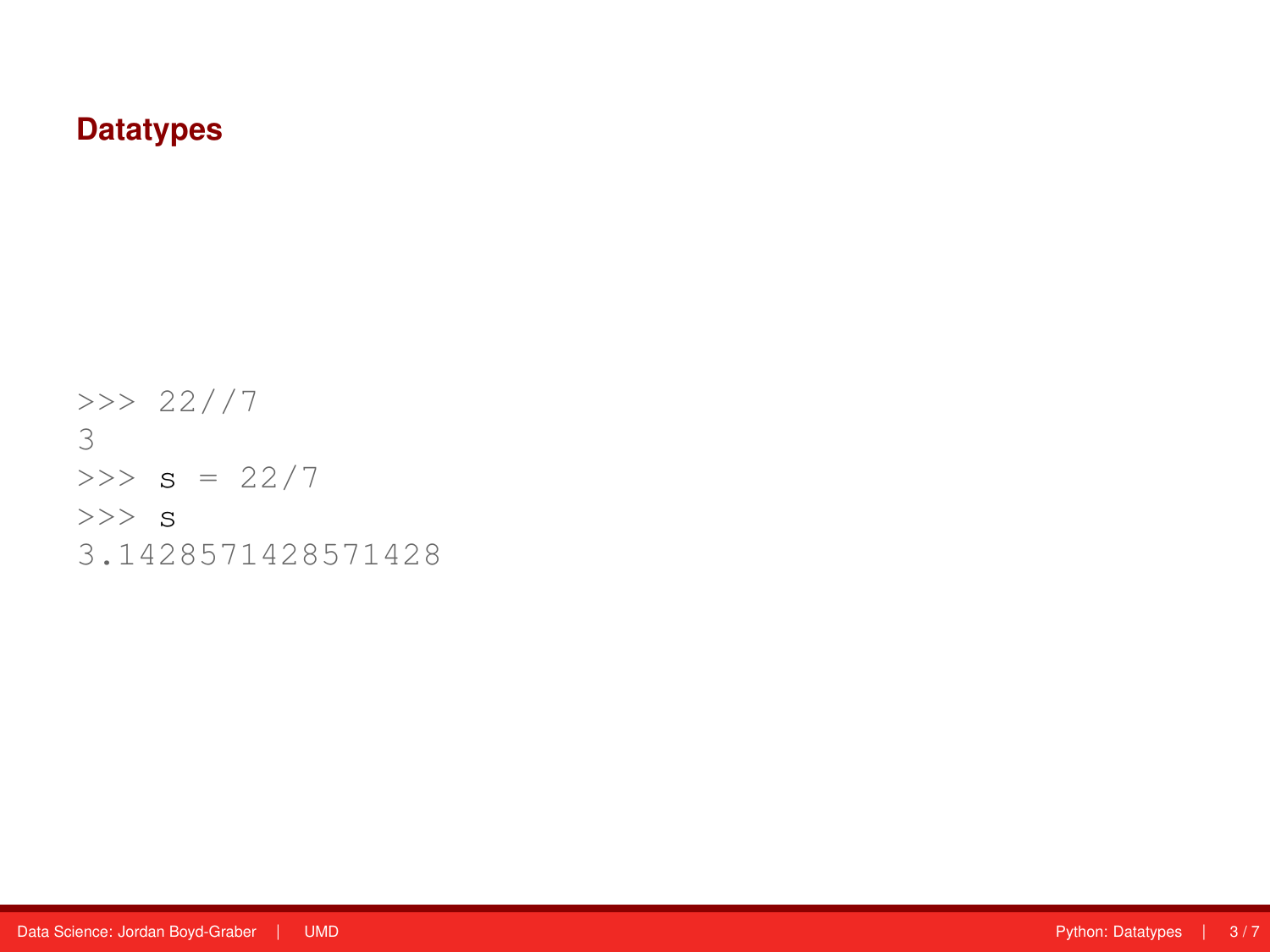#### **Strings**

```
>> s = " I am the very model of a modern Major-General "
>>> s.strip()
'I am the very model of a modern Major-General'
\gg s.find("am")
3
>>> s.replace("modern Major-General", "Gilbert caricature")
' I am the very model of a Gilbert caricature '
```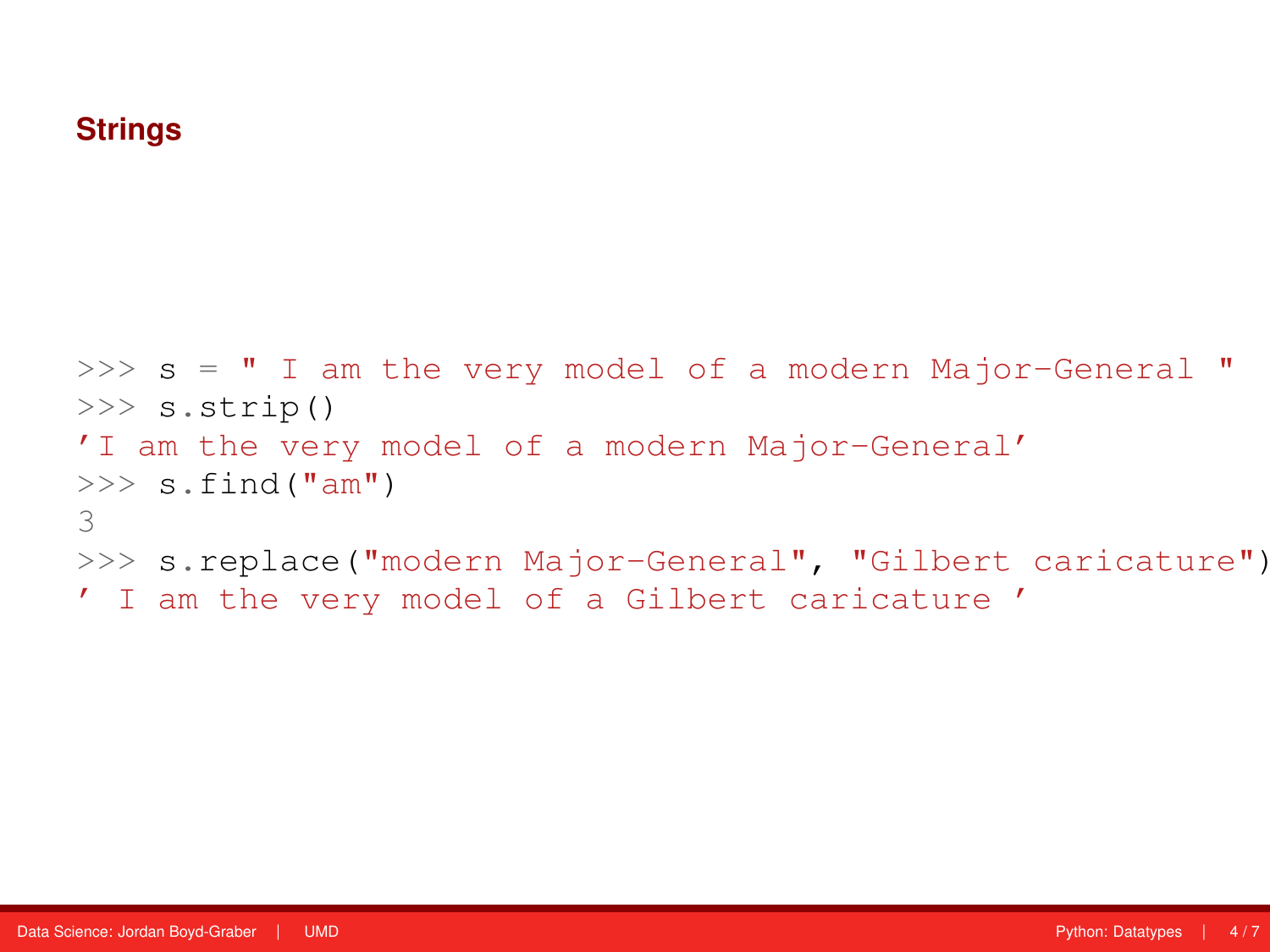#### **Lists**

A list is an ordered collection of data (of any type). Both lists and strings can access using the accessor [].

```
>> 1 = \text{range}(10)>>> l
[0, 1, 2, 3, 4, 5, 6, 7, 8, 9]>> 1[4]4
\gg list(s)
[' ', 'I', ' ', 'a', 'm', ' ', 't', 'h', 'e', ' ', 'v', 'e', 'r', 'y', ' ', 'm', 'o', 'd', 'e', 'l', ' ', 'o', 'f', ' ', 'a', ' ', 'm', 'o', 'd', 'e', 'r', 'n', ' ', 'M', 'a', 'j', 'o', 'r', '-', 'G', 'e', 'n', 'e', 'r', 'a', 'l', ' ']
>> s.split(" ")
['', 'I', 'am', 'the', 'very', 'model', 'of', 'a', 'model']>>> "am" in s.split()
True
>>> "Mikado" in s.split()
False
>>> filter(lambda x: x != "", s.split(" "))
['I', 'am', 'the', 'very', 'model', 'of', 'a', 'modern', 'N
```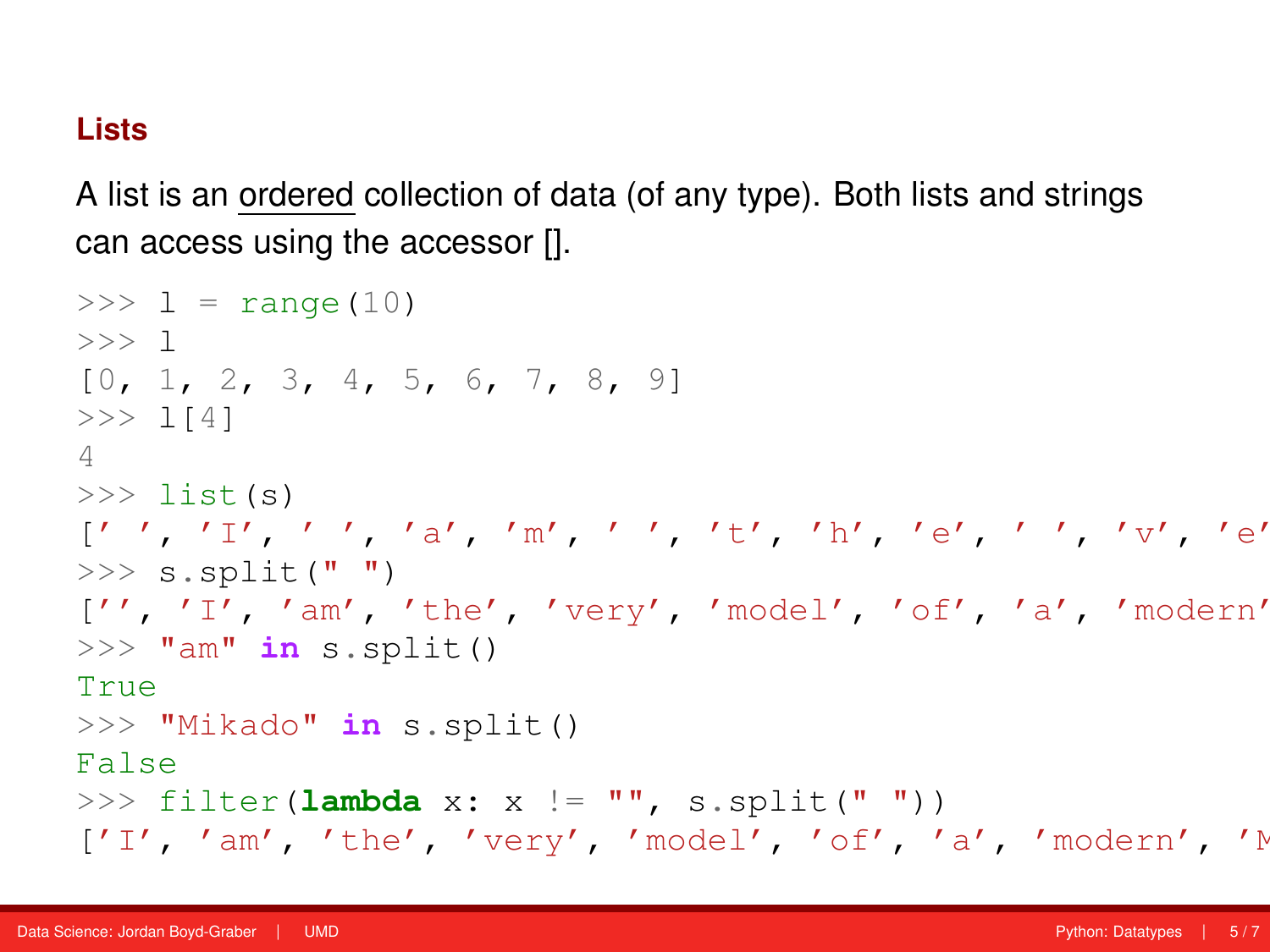### **Dictionaries**

```
>> d = {}
>> d[3] = 4
>> d[3]
4
>> d[2]
Traceback (most recent call last):
 File "<stdin>", line 1, in <module>
KeyError: 2
>> d[3] = 2
>> d[3]
2
```